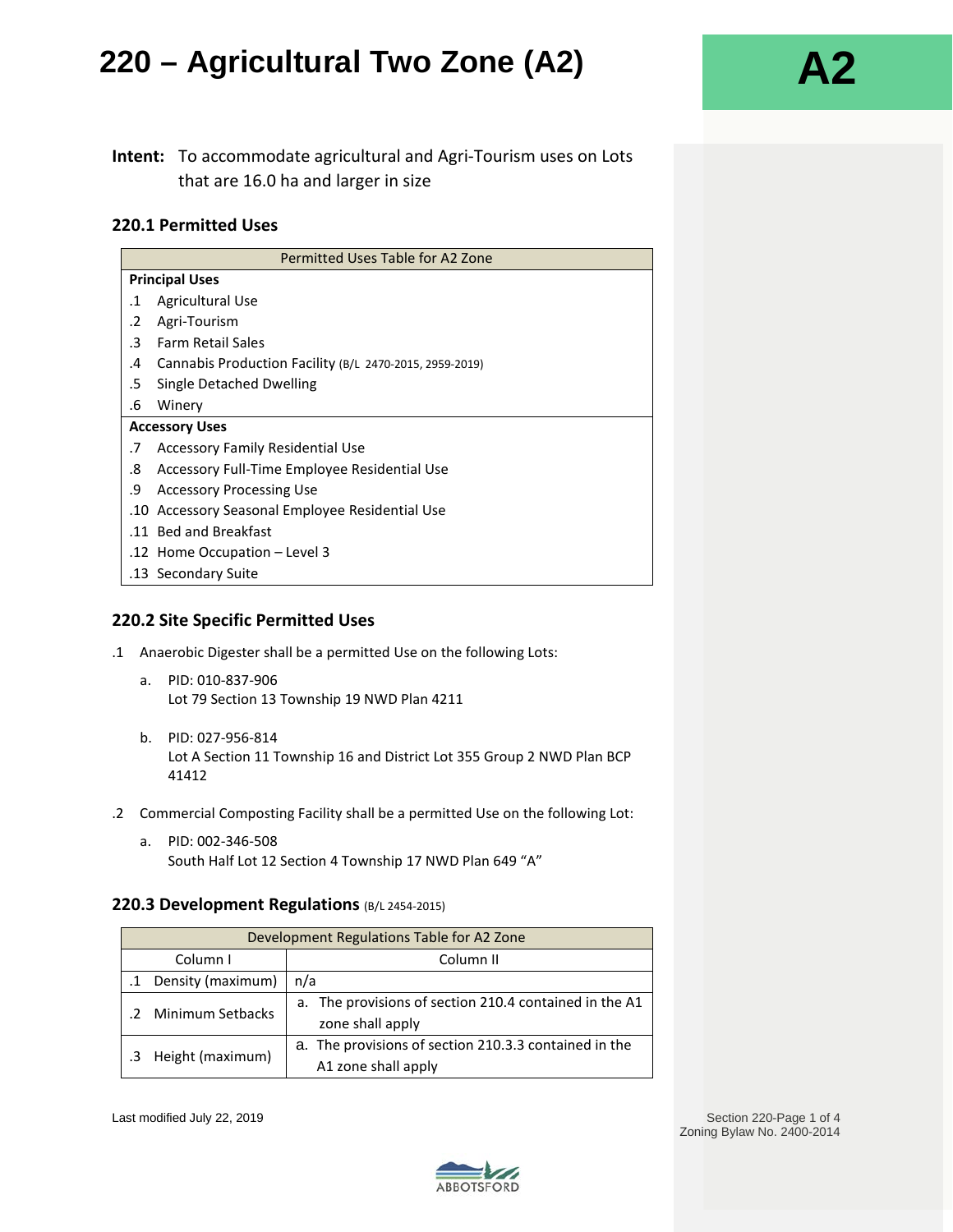| $\vert$ .4 Lot coverage | a. The provisions of section 210.3.4 contained in the |
|-------------------------|-------------------------------------------------------|
| (maximum)               | A1 zone shall apply                                   |

### **220.4 Subdivision Regulations**

| Subdivision Regulations Table for A2 Zone |                                                                                                                                                                                                                                                                                                                                                                                                                                                                                                                                                                                                                                                                                                                                                                                                                                                                                                                                                                                                                                                                                                                                                                                                                                         |  |  |  |
|-------------------------------------------|-----------------------------------------------------------------------------------------------------------------------------------------------------------------------------------------------------------------------------------------------------------------------------------------------------------------------------------------------------------------------------------------------------------------------------------------------------------------------------------------------------------------------------------------------------------------------------------------------------------------------------------------------------------------------------------------------------------------------------------------------------------------------------------------------------------------------------------------------------------------------------------------------------------------------------------------------------------------------------------------------------------------------------------------------------------------------------------------------------------------------------------------------------------------------------------------------------------------------------------------|--|--|--|
| Column I                                  | Column <sub>II</sub>                                                                                                                                                                                                                                                                                                                                                                                                                                                                                                                                                                                                                                                                                                                                                                                                                                                                                                                                                                                                                                                                                                                                                                                                                    |  |  |  |
| Lot size<br>$\cdot$ 1<br>(minimum)        | 16.0 ha, except:<br>a.<br>i. where the Lot is designated for industrial Use in the<br>Official Community Plan and a portion of the Lot is zoned<br>for an industrial Use and subdivided along the new zone<br>boundary;<br>ii. where a Lot is located within the Agricultural Land<br>Reserve and in accordance with Part 5 of B.C. Reg.<br>171/2002 is either consolidated with an adjacent Lot or<br>the subdivision involves a boundary adjustment and<br>does not create an additional Lot:<br>iii. where a Lot is not entirely within the Agricultural Land<br>Reserve, provided that portion of the Lot outside the<br>Agricultural Land Reserve is zoned to exclude<br>commercial Agricultural Uses;<br>iv. where the Lot is in the Agricultural Land Reserve and the<br>Provincial Agricultural Land Commission has approved a<br>homesite severance for an owner who has continuously<br>owned and occupied the Lot since December 21, 1972;<br>y. where the Lot is created as a result of a road dedication<br>through the parent parcel; and<br>vi. where a Lot is in the Agricultural Land Reserve and the<br>Provincial Agricultural Land Commission has approved a<br>subdivision that does not create an additional Lot. |  |  |  |
| Lot Width<br>$\cdot$                      | n/a                                                                                                                                                                                                                                                                                                                                                                                                                                                                                                                                                                                                                                                                                                                                                                                                                                                                                                                                                                                                                                                                                                                                                                                                                                     |  |  |  |
| (minimum)<br>.3                           |                                                                                                                                                                                                                                                                                                                                                                                                                                                                                                                                                                                                                                                                                                                                                                                                                                                                                                                                                                                                                                                                                                                                                                                                                                         |  |  |  |
| Lot Depth<br>(minimum)                    | n/a                                                                                                                                                                                                                                                                                                                                                                                                                                                                                                                                                                                                                                                                                                                                                                                                                                                                                                                                                                                                                                                                                                                                                                                                                                     |  |  |  |

### **220.5 Landscaping and Off-Street Parking**

Refer to sections 140 and 150 for requirements pertaining to landscaping and off-street parking.

### **220.6 Conditions of Use**

- .1 A Secondary Suite shall:
	- a. be limited to one such Use per Lot and to a maximum floor area of 90  $m<sup>2</sup>$  or 40% of the Net Floor Area of the Building, whichever is less; and
	- b. be designed to meet the requirements of the BC Building Code.

Last modified July 22, 2019 **Section 220-Page 2 of 4** Section 220-Page 2 of 4 Zoning Bylaw No. 2400-2014

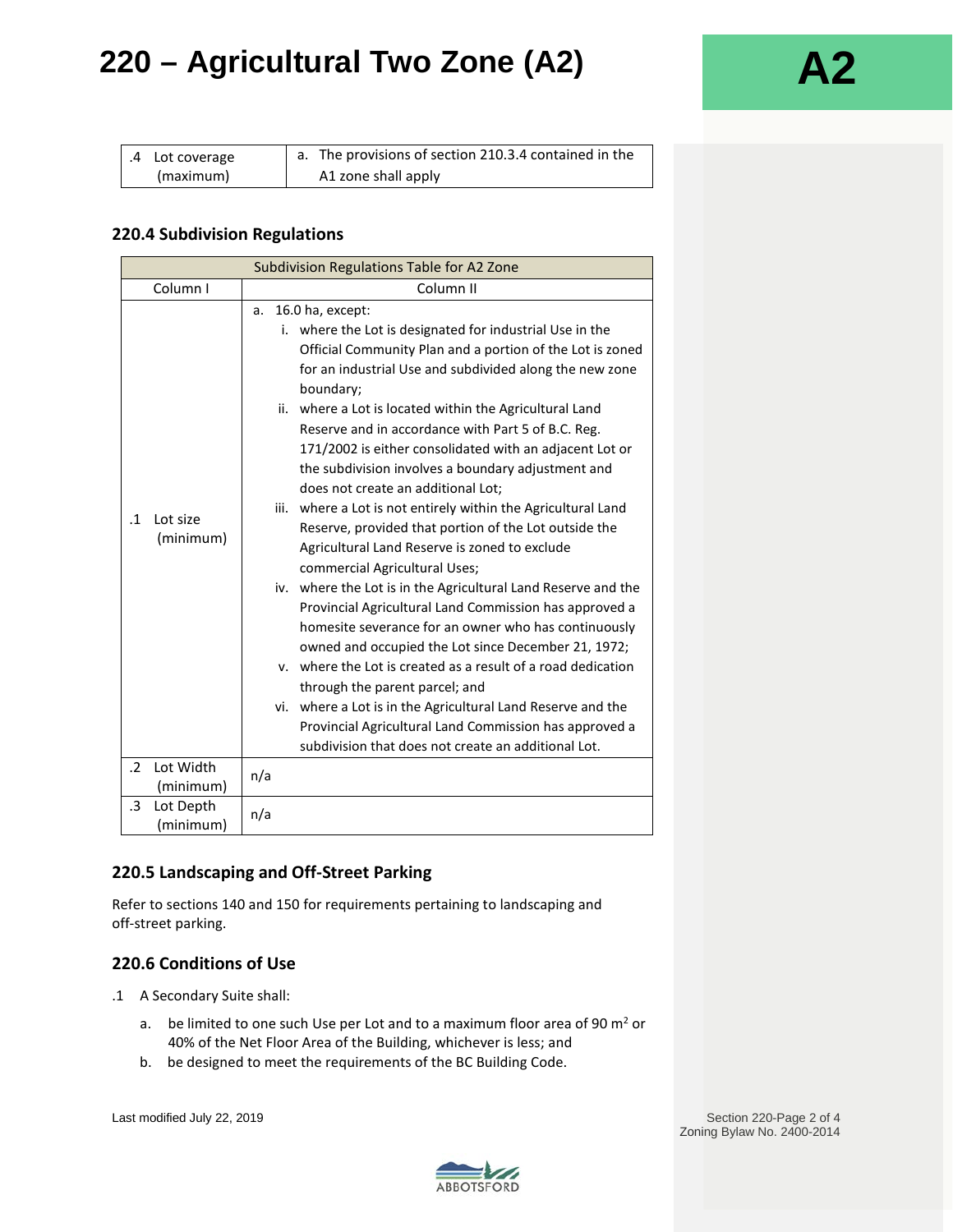- .2 A single-wide A277 or Z240 approved Manufactured Home, or a double-wide Manufactured Home, may be permitted as a Single Detached Dwelling, an Accessory Family Residential Use, or an Accessory Full-Time Employee Residential Use.
- .3 An Accessory Family Residential Use shall comply with the provisions of section 210.7.3.
- .4 An Accessory Full-Time Employee Residential Use shall comply with the provisions of section 210.7.4.
- .5 An Accessory Seasonal Employee Residential Use shall comply with the provisions of section 210.7.5.
- .6 An Accessory Processing Use shall only be permitted:
	- a. where approved by the Provincial Agricultural Land Commission;
	- b. where the Buildings and Structures housing such Use together do not exceed 2,000 m² in floor area; and
	- c. where associated unenclosed storage, including storage of drums, flats, and other containers, does not cover a Lot Area exceeding the floor area of the Buildings and Structures housing the Accessory processing Use.
- .7 Buildings and Structures for Farm Retail Sales shall be:
	- a. limited to one per Farm Operation; and
	- b. have a maximum floor area of 300  $m^2$ , including both indoor and outdoor sales and display areas.
- .8 Buildings and Structures for a Winery shall:
	- a. be permitted only where licensed by the Province of British Columbia;
	- b. be permitted where:
		- i. at least 50% of that farm product is grown on the farm on which the Winery is located; or
		- ii. the farm that grows the farm products used to produce wine or cider is more than 2 hectares in area, and, unless otherwise authorized with the Agricultural Land Commission, at least 50% of the total farm product for processing is provided under a minimum 3 year contract from a farm in B.C.;
	- c. be limited to a maximum area for sampling, food and beverage service, Retail wine display and sales of 125  $m<sup>2</sup>$  indoors and 125  $m<sup>2</sup>$  outdoors, and may include picnic areas Accessory to a Winery Use.
- .9 Buildings and Structures for Agri-Tourism shall:
	- a. be limited to 300  $m^2$  in area, excluding exterior activity areas;
	- b. be limited to a catered food and beverage service where farm products from the Farm Operation are highlighted;
	- c. exclude permanent commercial kitchen facilities;